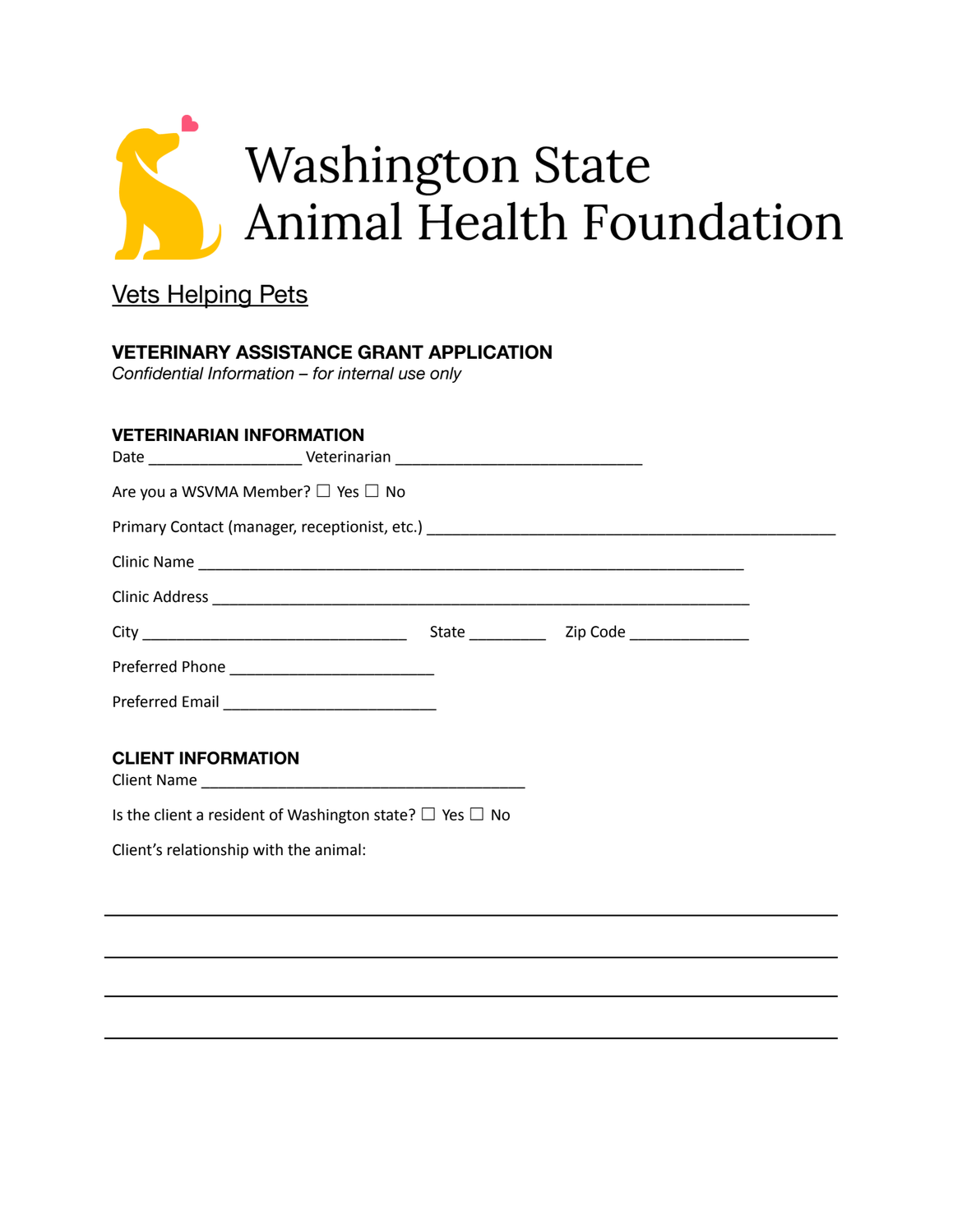### **VETERINARY ASSISTANCE GRANT APPLICATION** *Confidential Information – for internal use only*

Explain the client's financial circumstances that qualify them for a Vets Helping Pets Veterinary Grant:

Please have the client provide a brief paragraph about the situation and their relationship/bond with the animal (can be an attachment to the application).

| <b>PATIENT INFORMATION</b>                                                                                                                                                           |  |  |  |  |
|--------------------------------------------------------------------------------------------------------------------------------------------------------------------------------------|--|--|--|--|
| Patient Name                                                                                                                                                                         |  |  |  |  |
|                                                                                                                                                                                      |  |  |  |  |
|                                                                                                                                                                                      |  |  |  |  |
|                                                                                                                                                                                      |  |  |  |  |
| In 3 sentences or less, briefly describe the patient's treatment plan:                                                                                                               |  |  |  |  |
|                                                                                                                                                                                      |  |  |  |  |
|                                                                                                                                                                                      |  |  |  |  |
|                                                                                                                                                                                      |  |  |  |  |
|                                                                                                                                                                                      |  |  |  |  |
|                                                                                                                                                                                      |  |  |  |  |
|                                                                                                                                                                                      |  |  |  |  |
| What is the patient's prognosis with treatment? $\Box$ Good $\Box$ Fair <i>Please note that patients with a poor</i><br>prognosis, despite treatment, are ineligible for this grant. |  |  |  |  |
|                                                                                                                                                                                      |  |  |  |  |
| Besides the presenting complaint, is the animal otherwise healthy? $\Box$ Yes $\Box$ No                                                                                              |  |  |  |  |
| If not, please describe any major medical issues:                                                                                                                                    |  |  |  |  |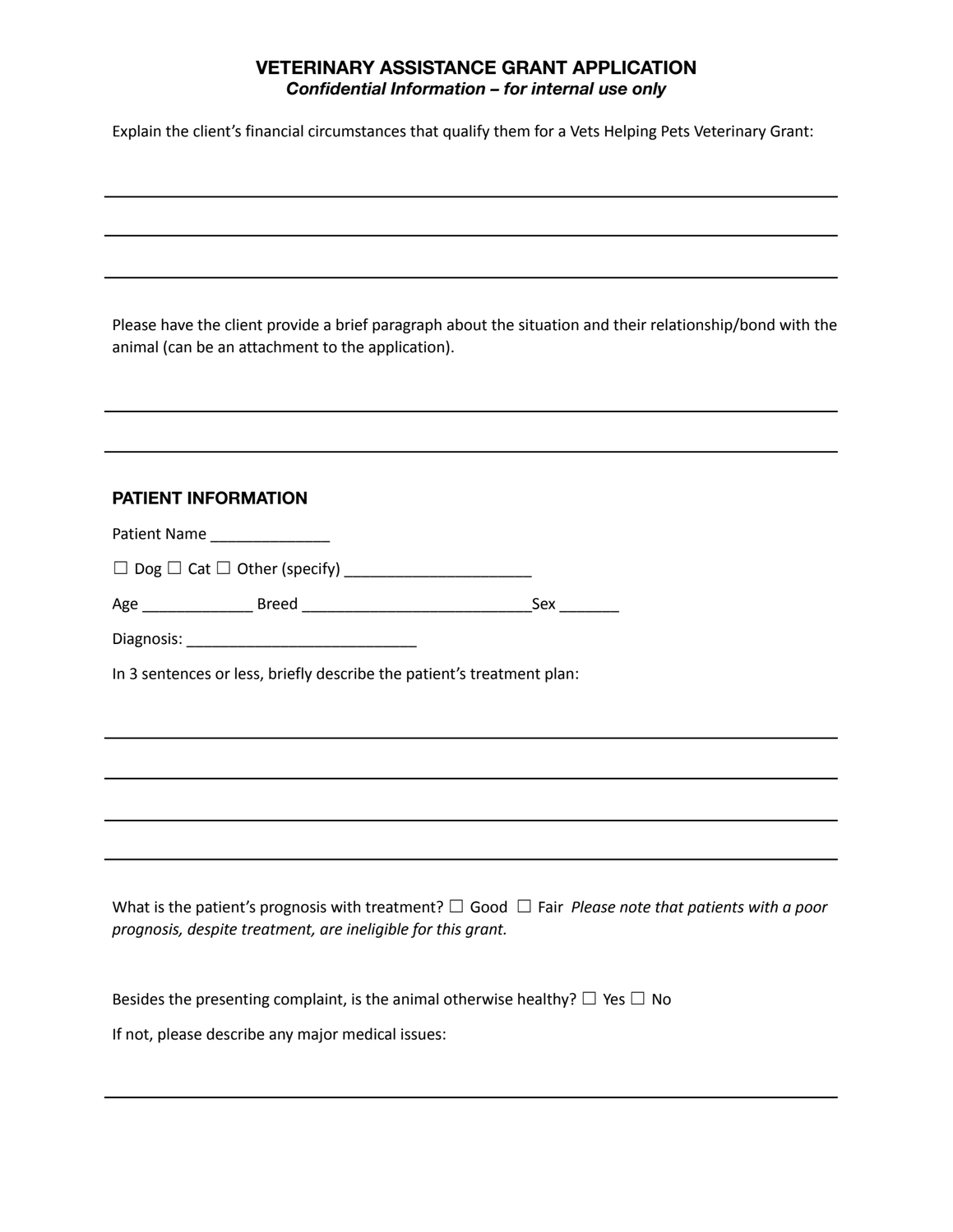Please provide any additional information for the decision-making process: (*optional)*

#### **TREATMENT PLAN FINANCIAL INFORMATION**

Estimated total cost of care for the animal, including diagnosis and treatment: \$

*Attach itemized financial estimate. Please include any discounts that are being applied to estimate.*

Value of discounts provided by veterinarian: \$

*A reasonable effort must be made to discount services to qualify for a Veterinary Assistance*

*Grant.*

Financial contribution of the animal owner:

*No matter the grant ask amount, each client must contribute to the cost of the animal's care.*

Client is willing/able to pay \$\_\_\_\_\_\_\_\_\_\_\_\_\_\_\_\_\_\_\_\_\_\_\_\_\_\_\_\_ towards care.

Grant Amount Requested:

*Grants are subject to availability of funds and may not exceed \$500 per case.*

Grant Amount Request \$

#### **APPLICATION SUBMISSION**

Submit application form along with:

- 1. Clinic W-9: <https://www.irs.gov/pub/irs-pdf/fw9.pdf>
- 2. Itemized estimate for services
- 3. Any additional supporting documentation
- 4. Photo of animal

Submit your completed application via one of these channels:

1. Email: [info@wsvma.org](mailto:info@wsvma.org)